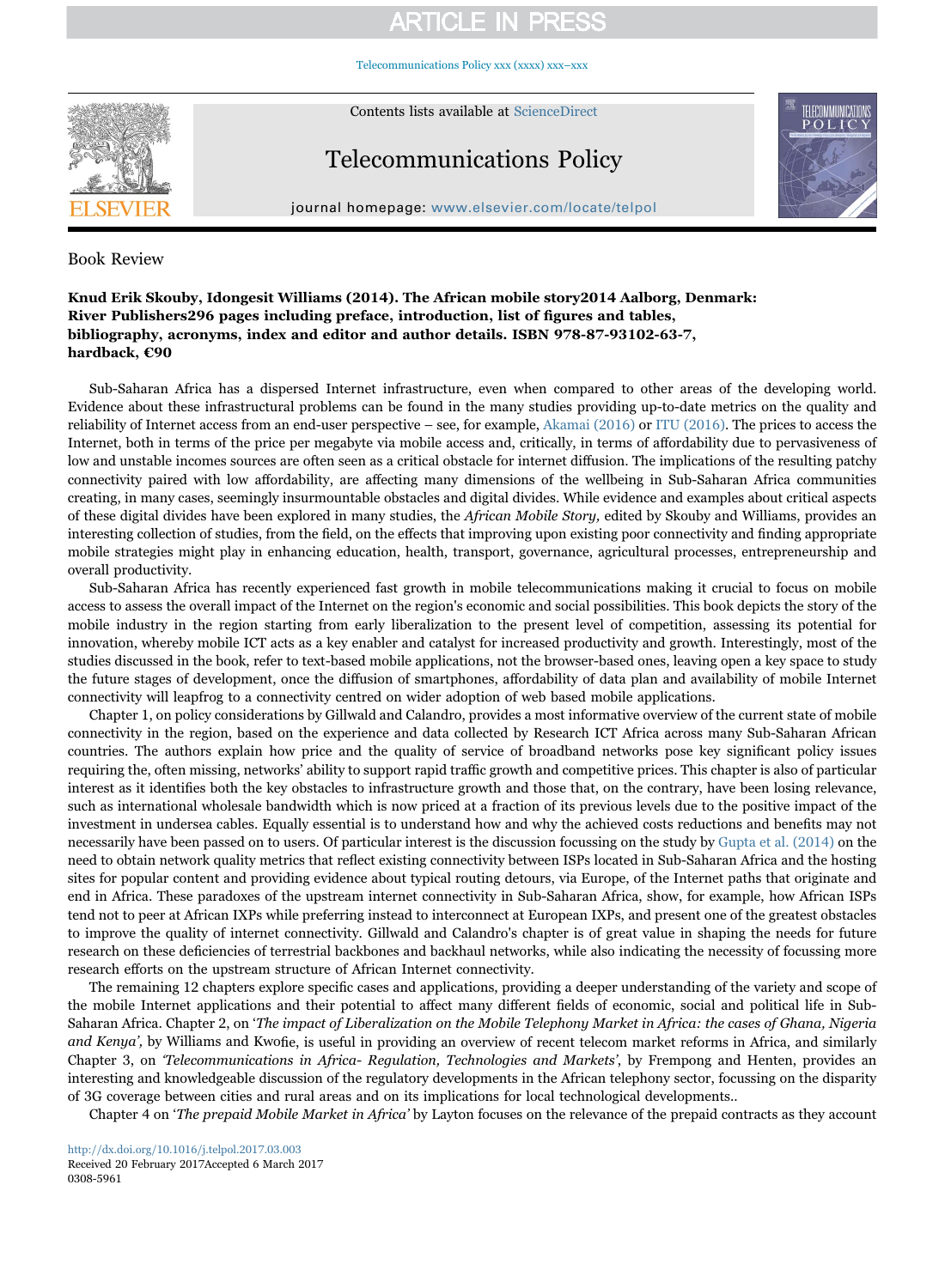# **ARTICLE IN PRESS**

### Book Review *Telecommunications Policy xxx (xxxx) xxx–xxx*

for 90% of African subscriptions. This contribution is particularly interesting when capturing the substitution between voice/SMS and OTT services as the nature of this relationship could be crucial in understanding the time frames of the diffusion of different generations of smartphones in Africa. The chapter also highlights the problems associated with the high level of competitiveness and low profitability of the prepaid market and its implications for the lack of private incentives in investing into network expansion. Differently from the previous chapters, Layton provides a business perspective focussing on the problems of generating the incentives for network investment and on the problems faced by operators with a small spectrum footprint in achieving the necessary scale economies required to produce adequate revenues, and the financing difficulties due to the obstacles in obtaining volume discount for purchasing next generation network equipment. An interesting, but also concerning point made, is about the possibility of business convenience for cooperation among competitors in sharing infrastructure and equipment, masts, backbones backhauls.

Chapter 5, by Isah, on 'Mobile Devices Vulnerabilities: Challenges to Mobile Development in Africa' should be of interest to a more technical audience, while also raising problems about the potential obstacles towards the sustainable usage of mobile phones: their vulnerability to hackers. This chapter also addresses the economic and social consequences that reduced trust, due to lack of security in mobile phones may generate. Chapter 6, by Crentsil, on 'Achieving Scale and sustainability in M-health Solutions for HIV/AIDS in Africa' discusses how mobile phones were used to provide greater access to healthcare, in HIV treatment and in prevention initiatives. The problem identified is in the ability of such projects to scale up and achieve sustainability when moving from the pilot to the mass services implementation. Also of particular interest are the highlighted policy inadequacies when coordinating and supporting such programmes to make them sustainable across Africa. The chapter assess them by adopting an ethnographic approach to study the scaling up and sustainability of m-health promotion programs, showing how mobile phones allow confidential communication about HIV/AIDS issues that are otherwise carrying a stigma, so eliminating a potential barrier to access to patient monitoring, true self reporting and adherence. Of interest are also the identified barriers to success for these programmes, showing that women in Sub Saharan Africa are 23% less likely to own a mobile phone than men and that the inability to read SMS messages, due to illiteracy, also poses a relevant constraint. Also highlighted are the financial/ technological obstacles constraining m-health interventions, especially in remote or rural areas, because of the non-universal nature of the underlying infrastructure due to network coverage, service fluctuations, bandwidth limitations, and otherwise unreliable connectivity.

Chapter 7, by Annan, Ofori-Dwumfou and Kwofie on 'Mobile ICT and Education Delivery', focuses on m-learning in Ghana, showing that this has the highest growth rate in Africa as it provides to many people their primary, and often only, learning technology. Some very interesting case studies are discussed in this chapter - for example, the Ghanaian 'Impact on Reading of Ereaders and Digital content' pilot project that gives access to e-reading technology proving that this media leads to improved access to resources, student performance while reducing the costs of production and distribution of reading material. Chapter 8, by Gyaase and Owusu on 'Dissemination of Climatic information and Market driven Extension services to Smallholder farmers in Africa using Mobile technology: The case of Esoko Ghana Commodity Index' considers the relevance of smallholder agriculture for the Ghanaian economy and its dependency on rain water patterns, and discusses the role of mobile ICTs for agricultural extension services, and for dealing with the consequence of disrupted weather patterns due to climate change. The chapter studies in detail the Esoko Ghana Commodity Index, a mobile application that provides a platform to improve agricultural marketing in Ghana. This chapter provides an example of a mobile-enabled transaction ecosystem offering small holders farmers the potential of marketing their products based on a much more detailed price information. The ecosystem nature is important as the project is based on a partnership with MNOs, international organizations, businesses, NGOs and research institutions. This application provides price information for relevant agricultural products to both farmers and traders and its reputation and the accuracy of the exchanged information is crucial and supported by a clearly disseminated monitoring structure of agents' feed-backing information.

Chapter 9 by Joseph, Gapsiso and Usman on 'Harnessing ICT for Local Government Administration in Africa: A Look at the Push-ICT approach in Nigeria' focuses on the role of ICTs in improving governance and citizens' engagement into policy making, reinforcing trust between citizens and governments. This chapter discusses different projects aimed at extending, improving, and facilitating the adoption and usage of ICTs for Nigeria's local government administrations. The chapter also discusses different initiatives supporting the extension of the telecommunications networks to rural and remote areas and the Push-ICT policy and deployment adopted by the Nigerian government, perceived by the authors as being somehow coercive in pushing the Nigerians to adopt ICTs and in overcoming resistance to change practices entrenched in many sectors. Chapter 10, by Lopez and Kratzberg, on 'Using Mobile Phones for Environmental Protection in Africa: The Equatorial Africa Deposition Network case Study', focusses on how mobile phones can be used for environmental protection by presenting an interesting case study on the African Great Lakes. After a clear description of the lakes ecosystems and of its challenges, the chapter introduces the EADN and its objective to identify the main sources of atmospheric nutrients produced in Africa. When discussing the role of mobile phones as a component of the ICT4D wider strategy, the authors stress the specific infrastructural challenges posed by coverage and by unstable power sources, because of the priority given to urban areas' mobile infrastructures. The mobile phones in this project are used as the last mile communication channel in a data network and, clearly, this last mile is itself mobile as it follows the human/users mobility patterns. Also, given the often shared use of mobile phones in the rural areas [\(Gillwald, 2005\)](#page-2-3), these become a focus of interaction facilitating cooperation in the relevant communities. After a detailed analysis of the projects, the authors conclude suggesting using big data sources, such as Call Detail Records (CDR), to map human mobility and correlate these data with the data obtained at the EADN telemetry stations on nutrients pathways. Chapter 11, by Tsivor, on 'Sustainable Energy Generation for ICT Developments in sub-Saharan Africa' focuses on the challenges posed by the lack of reliable energy supply and on their impact on ICTs sustainable growth. This chapter is of interest as it provides a cost simulation of alternative ways of providing energy to a mobile GSM station disconnected from the grid, showing the viability of this type of solutions. Finally, Chapter 12, by Adjin, on 'The role of Mobile Telephony to the development of intelligent transport systems in Africa' reviews attempts made to develop intelligent transport